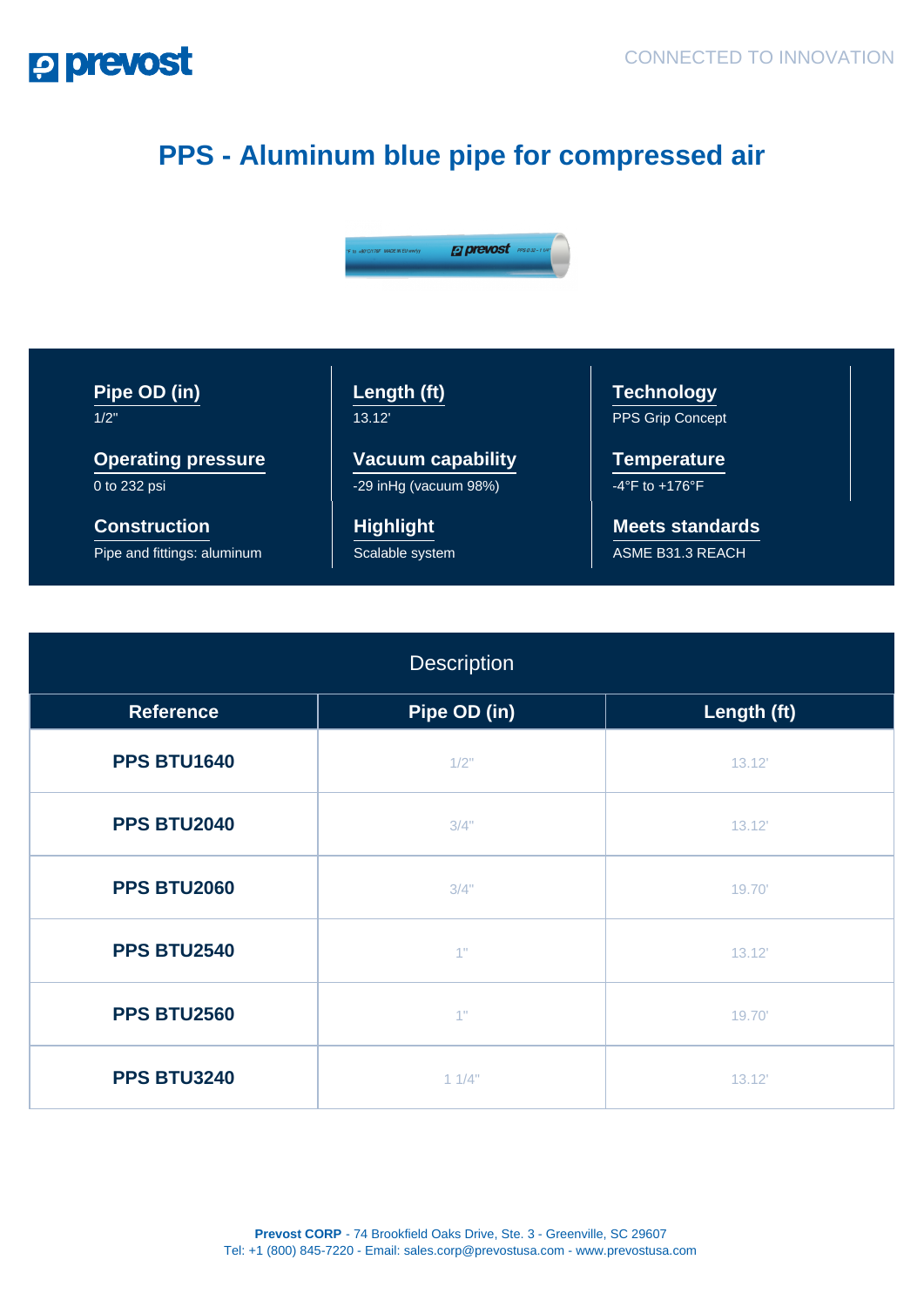

| <b>Reference</b>    | Pipe OD (in) | Length (ft) |
|---------------------|--------------|-------------|
| <b>PPS BTU3260</b>  | 11/4"        | 19.70'      |
| <b>PPS BTU4040</b>  | 11/2"        | 13.12'      |
| <b>PPS BTU4060</b>  | 11/2"        | 19.70'      |
| <b>PPS BTU5060</b>  | 2"           | 19.70'      |
| <b>PPS BTU6360</b>  | 21/2"        | 19.70'      |
| <b>PPS BTU8060</b>  | 3"           | 19.70'      |
| <b>PPS BTU10060</b> | 4"           | 19.70       |



| <b>Dimensions</b>  |      |  |
|--------------------|------|--|
| <b>Reference</b>   | A mm |  |
| <b>PPS BTU1640</b> | 1,3  |  |
| <b>PPS BTU2040</b> | 1,3  |  |

**Prevost CORP** - 74 Brookfield Oaks Drive, Ste. 3 - Greenville, SC 29607 Tel: +1 (800) 845-7220 - Email: sales.corp@prevostusa.com - www.prevostusa.com